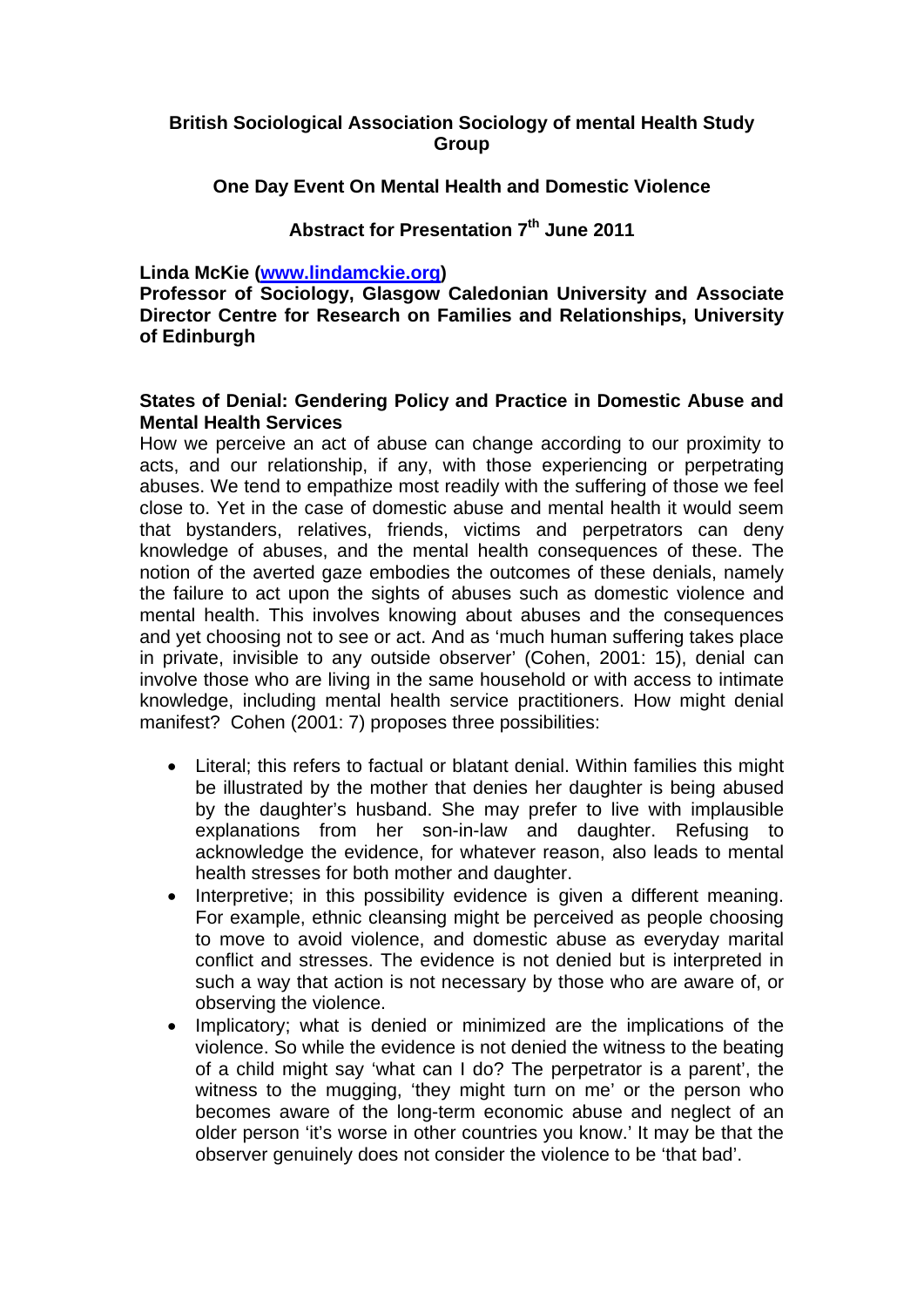These categories offer a continuum from the almost apologetic (if I don't deny abuses I might make things worse and add to mental stresses) to the cynical individualised perspectives, 'I'm alright' approach (let them get on with it - as long as it's not affecting myself or my family). States of denial may be infused with the unbearable weight of knowledge, self-deception, and an inability to grasp the evidence, or abilities to avoid moral realities (Arendt, 1970; Glove, 1999; Cohen, 2001). More often, explanations for ignoring or not taking abuses seriously will draw across all three 'states of denial'.

This presentation considered the strength of policy initiatives in Scotland where the asymmetry in gender and violence forms the basis to service development. However, a public debate has taken shape in the last few years which suggests men experience the same levels of domestic violence as women. Data and research demonstrate that this is not the case. The type, impact, depth and breadth of violences men can inflict, combined with their enhanced economic and social situation, is evidenced in myriad ways. However, a partial reading of the contexts to violence combined and research, fuels the discourse on gender symmetry. Policy is considered to be gender neutral, and if this maintains then debates such as that on gender symmetry can take shape and impact on policies and services. To address this we must consistently monitor 'problem representation' (Bacchi, 199: 2) ensuring the ideas in policies and the content of services reflect the gendered nature of violence and the implications for mental health (Hearn and McKie, 2008).

International and national organizations can, and do, ask us to consider suffering but violence against women and children has taken some time to achieve a place on mainstream policy and legal agendas. The recognition of gendered abuses and violence in mental health services has been a longterm and discursive project. The challenge presented here is to critically consider policy and practice as ideas and discourses, and the implications of problem denial and representation in service provision and networks. How organisations establish and review norms and programmes of work reflects policy regimes that need to be challenged. Through gendering discourses and 'problem' representation, along with deconstructing denials, we can construct possibilities for thinking and action in more fully gendered research, policy analysis, and development work. It is time to reshape the evidence base and processes of gender/policy/service analysis. The BSA Sociology of Mental Health Study Group event on mental health and domestic violence offered a space to explore sociological perspectives on these social issues and how sociology can inform policy and practice developments.

## **References for Abstract and Powerpoint Slides**

Bacchi, C. (1999) *Women, policy and politics: The construction of policy problems*, London: Sage Publications.

Gordon, L. (1988) *Heroes of their own lives: The politics and history of family violence– Boston, 1880–1960*, New York: Viking.